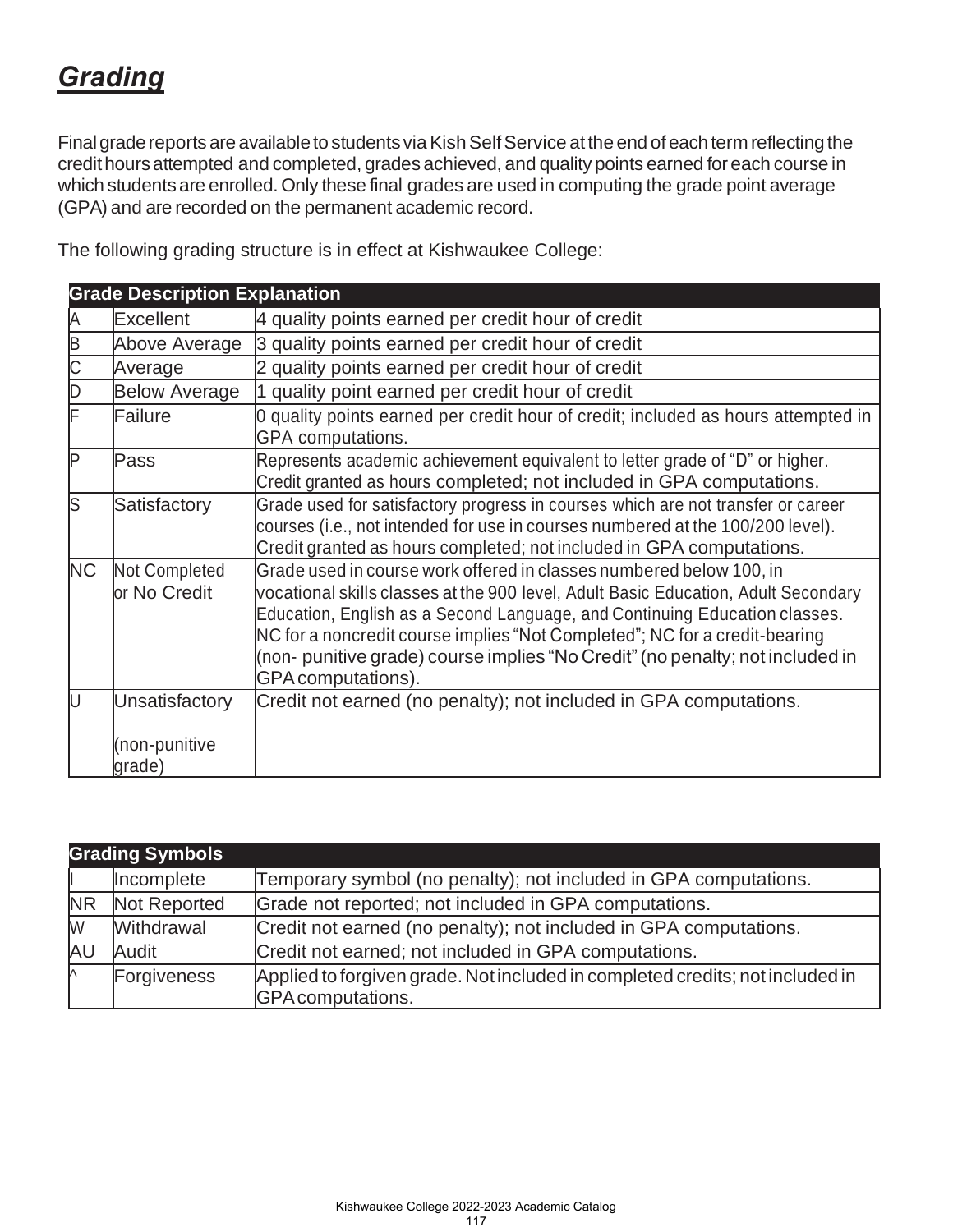| Special Symbols - to denote credit awarded - not included in GPA<br>calculations |                                                                                                             |  |  |  |
|----------------------------------------------------------------------------------|-------------------------------------------------------------------------------------------------------------|--|--|--|
| <b>AP</b>                                                                        | Credit earned through College Board Advanced Placement Program (AP).                                        |  |  |  |
| PC                                                                               | Credit earned through College Level Examination Program (CLEP).                                             |  |  |  |
| <b>PD</b>                                                                        | Credit earned through Defense Activity for Non-Traditional Education Support Examinations<br>(DANTES).      |  |  |  |
|                                                                                  | PE Credit earned through ACT Proficiency Examination Program (PEP).                                         |  |  |  |
| <b>PM</b>                                                                        | Credit earned through military training and/or experience evaluation.                                       |  |  |  |
| PX                                                                               | Credit earned through Kishwaukee College departmental proficiency examination and/or<br>evaluation methods. |  |  |  |

Prior to the 1983 spring semester, an AU (audit) granted may be reflected on Kishwaukee College transcripts as either an "N" or "R" grade. Prior to and during the 1970-71 academic year at KishwaukeeCollege,the"WP"(Withdrawal-Passing)and"WF" (Withdrawal-Failing) grades were in use. The"WP"grade reflects credit not earned (no penalty) and is not included in GPA computations; the "WF" grade represents credit not earned (penalty), and is included in GPA computations.

#### **Grade Point Average (GPA)**

The quality of a student's work is measured by the grade point average. The GPA is used to determine eligibility for: graduation, Dean's List honors, other honors and scholastic awards, athletic eligibility, and eligibility for financial assistance.

Kishwaukee College uses a four-point system of GPA computation. A student's GPA is calculated by multiplying the numerical equivalent for each grade earned by the credit hours for each course, resulting in quality points earned for each course.The total number of quality points is then divided by the total number of GPAcredits to obtain the GPA. Credits earned by proficiency are not used in GPA computations; nor are grades of AU, I, NC, NR, P,S, U, or W.

TwoGPAs are computed after each term of enrollment at KishwaukeeCollege;the semesterGPAand the cumulative GPA. The semester GPA represents the GPA computation for the current term's course work, while the cumulative GPA is based on all course work attempted.

Additionally, GPA computations on Kishwaukee College transcripts are separated according to an allcourse GPA (representing grades for all course work attempted, including developmental), and a transfercourse GPA (representing only courses numbered at the 100/ 200 level).

#### **Transcripts of Educational Record**

The Student Services Office will provide an official transcript of a student's academic record upon request by the student. Transcript requests by telephone or e-mail will not be processed by Kishwaukee College. To request a transcript visit [Request A Transcript](https://kish.edu/academics/resources/request-transcript.php) webpage.

Transcripts will not be released for students who are under financial obligation to Kishwaukee College, state or federal financial aid agencies, or whose records are encumbered for administrative reasons.

The Student Services Office at Kishwaukee College reserves the right to insist that transcripts be mailed to addresses designated by students requesting official transcripts.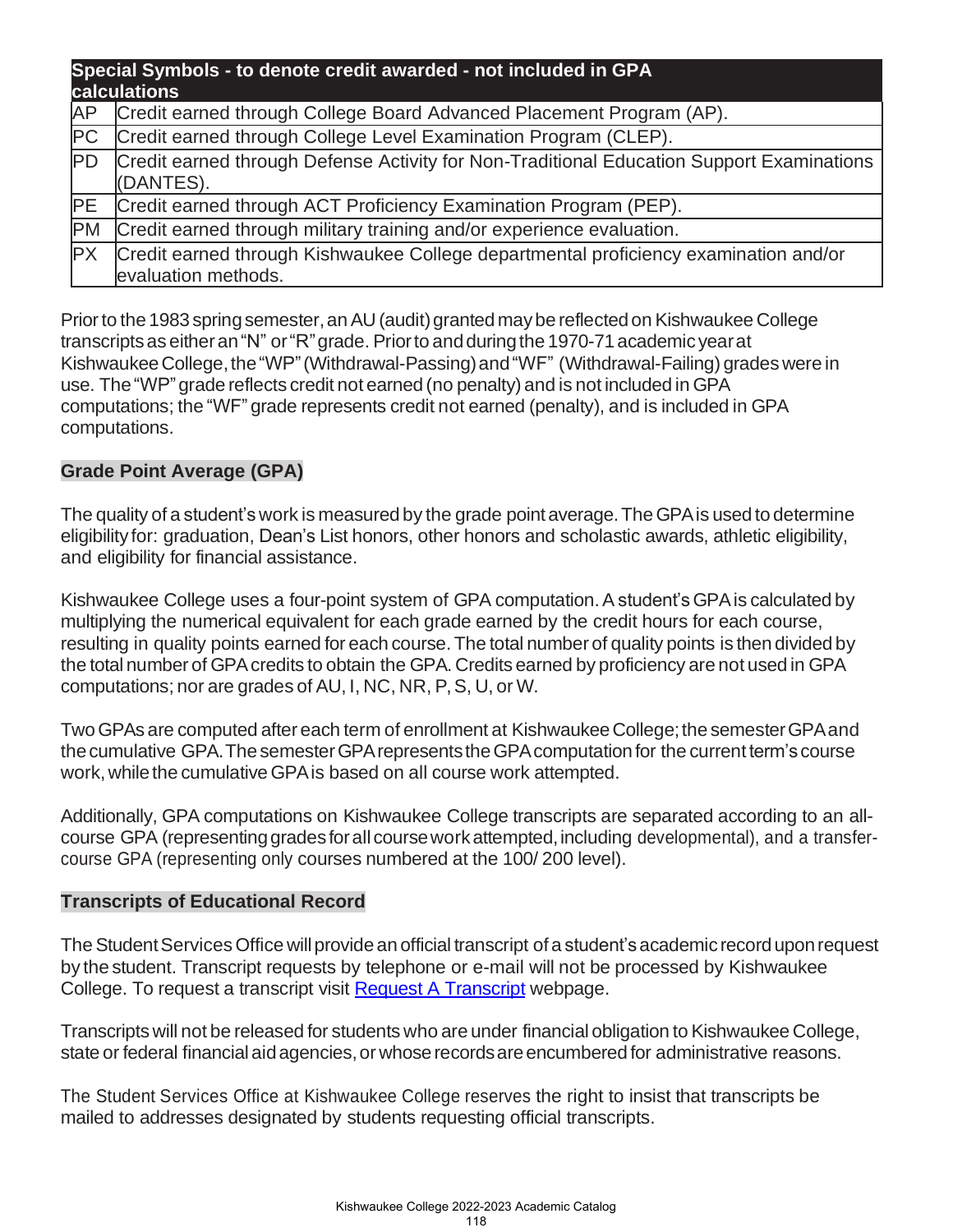# **Academic Standing**

Academic evaluation of students is conducted at Kishwaukee College according to the following guidelines:

#### *Good Standing*

Students will remain in Good Standing if their cumulative GPA for all courses taken at Kishwaukee College does not drop below the following minimums.

| <b>Credit Hours</b><br><b>Attempted</b> | <b>Minimum Cumulative</b><br><b>Grade Point Average</b> |
|-----------------------------------------|---------------------------------------------------------|
| $0.5 - 11.5$                            | $1.0 - 4.0$                                             |
| 12.0-20.0                               | $1.75 - 4.0$                                            |
| More than 20.0                          | $2.0 - 4.0$                                             |

#### *Restricted Standing*

Students who drop below the minimum GPAs required for good standing as described above are placedon restricted standing status until such time as they raise their GPAs to or above the appropriate GPA required for good standing.

While on restricted standing, the following limitations will be in effect:

- 1. Students must meet with an Academic Advisor each term prior to official enrollment. Written approval for registration by the Academic Advisor is required.
- 2. Students on restricted standing may enroll for no more than 12 credit hours for a fall or spring semester or 6 hours for a summer term, unless written approval for a higher course load is provided by Academic Advising.

The College reserves the right to designate students as on restricted standing on the basis of other criteria besides the cumulative Kishwaukee College GPA. Examples include: failure to enroll in or successfully complete developmental classes in English, mathematics or reading; significant history of course withdrawal; lack of significant progress toward degree/certificate objective; or failure to achieve an overall 2.000 GPA for graduation purposes.

The restricted standing classification is not intended to be punitive in nature, but to facilitate the potential for student success by requiring contact with an Academic Advisor. Inadditionto required advisement and reduced course load, students on restricted standing may be required to comply with other educational procedures deemed necessary by the College to aid each student in achieving his/her educational goals. Kishwaukee College reserves the right to deny enrollment to any student who fails to follow proper advisement procedures related to restricted standing status.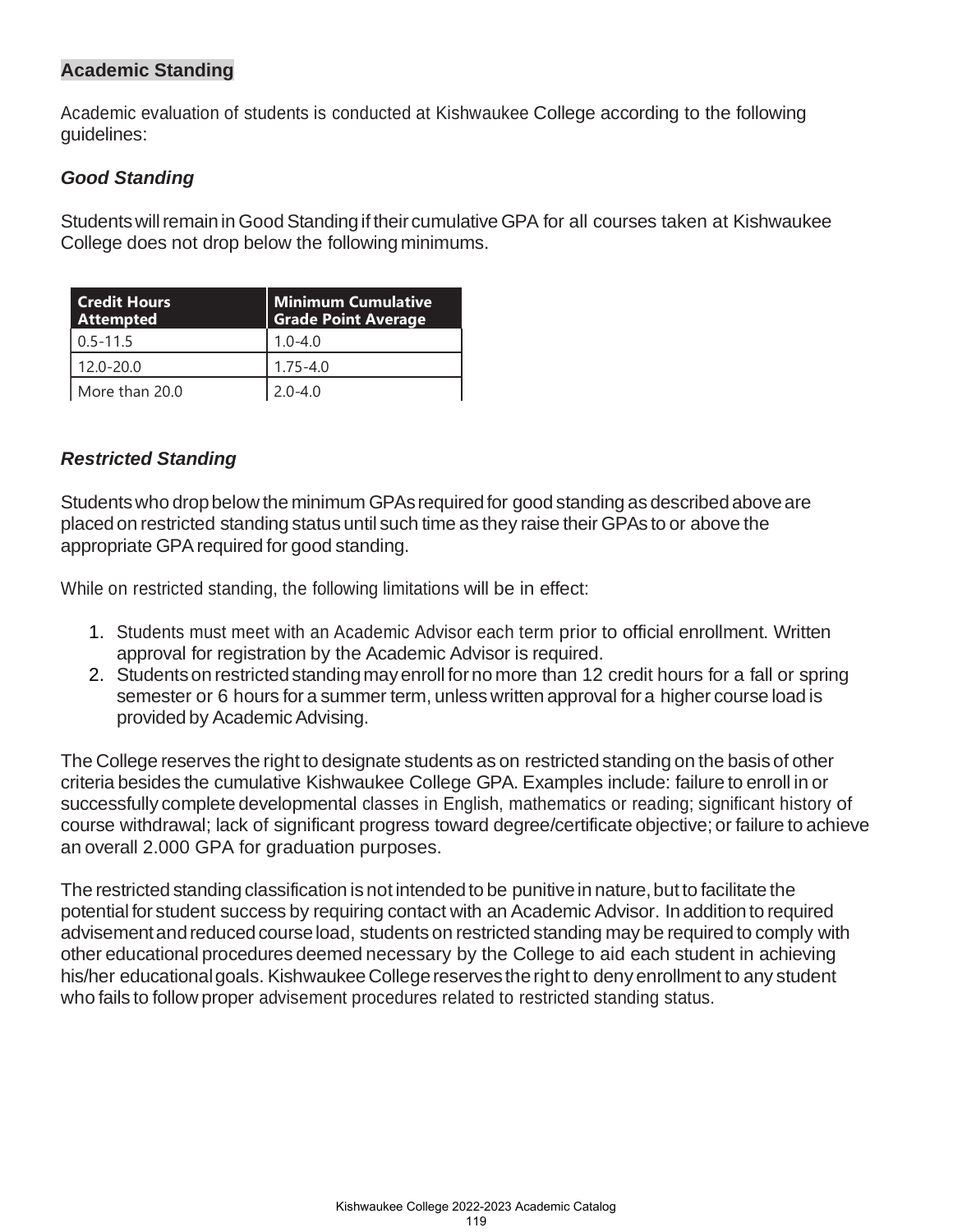# **Repeating a Course**

Students may repeat a course under one of the following conditions:

- 1. The class is authorized by the Illinois Community College Board to be repeated, in which case the number of times the course may be repeated will be noted in the text of the course description. Repeatable classes are those which carry special topics and are not offered as part of the regular college curriculum, or those for which repeated practice might help to refine or improve a skill.
- 2. Aclass thatis not designated as repeatable may be repeatedin orderto enhance the grade orfor other related purposes.

If a student exceeds the maximum number of attempts allowed, he or she will be stopped at registration. If desired, the student may audit the class after all allowed attempts are completed. Only the best grade of the repetition will be computed in the student's grade point average (GPA), but all attempts will be listed on the transcript.

In some cases a repeated course may not be covered by financial assistance resources. Consult the financialaidoffice priorto re-enrolling for a completed class. In addition, other colleges may count all grades for repeated courses when determining a transfer GPA. It is the students' responsibility to acquaint themselves with the policy of the college or university to which they plan to transfer.

#### **Incomplete Grade Policy**

The grade of "I"(Incomplete) maybe given by an instructor if, in the instructor's judgment, there are extenuating circumstances which merit granting a student more timebeyondthe end ofthe term to complete course requirements.

Torequest consideration for an incomplete grade, a student must complete an Incomplete Grade Contract form available through the Division Office. The completed contract form must be presented to the instructor prior to the instructor's submission of final course grades.

The College is not obligated to approve the awarding of an incomplete grade. If the Incomplete Grade Contract form is approved, the actual deadline for finishing incomplete course requirements will be determined by the instructor.

However, an "I" grade must be removed by the end of the following semester (excluding summer term) unless a longer extension is approved in writing by the instructor and the appropriate academic dean. Any requests for extensions of incomplete grades must be submitted in writing by the studentto the course instructor prior to the deadline established for resolving the "I" grade.

For incomplete grades granted during a fall semester, the course instructor must submit a Change of Grade request by the final day of the following spring semester. For incomplete grades granted during a spring semester or summer term, the course instructor must submit a Change of Grade request by the final day of the following fall semester.

Resolution of incomplete grades is a student responsibility. Any unresolved, incomplete grades in courses numbered at or above the 100-level will be converted to failures ("F") by the Student Services Office according to the deadlines indicated above, unless a Change of Grade request has been received from the course instructor by the appropriate deadline.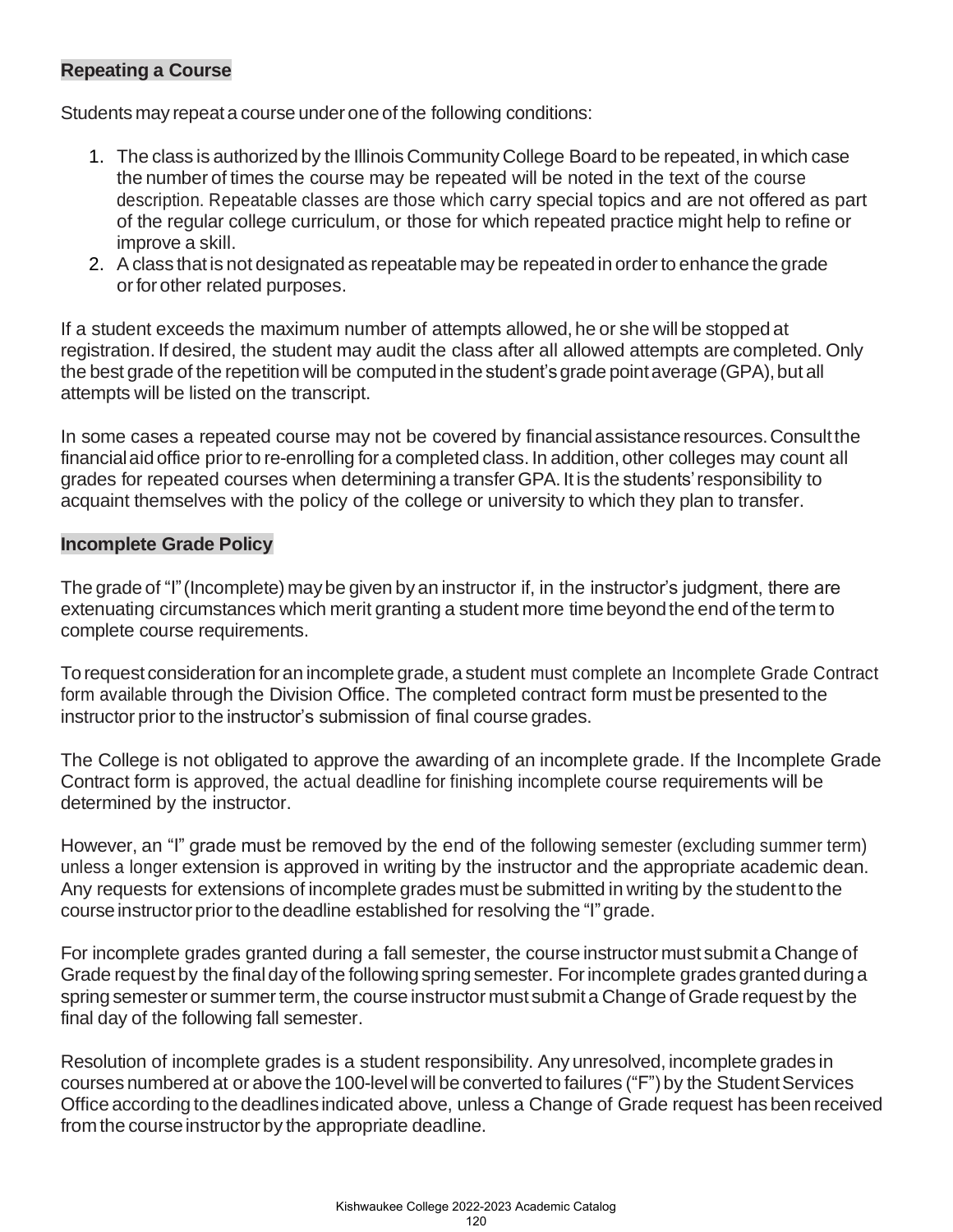Unresolved incomplete grades in courses numbered below the 100-level will be converted to non-punitive NC grades by the Student Services Office if a Change of Grade request has not been received from the course instructor by the appropriate deadline. Once an incomplete grade has been converted to an "F",a student mustre-enroll in the course(includingpaymentoftuitionand fees)to pursue course credit.

Astudent may not withdraw from a course once an incomplete grade hasbeen issued.

# **Change of Grade**

Students' grades are considered final when recorded by the Student Services Office. A grade cannot be changed after recording, unless it is an "I" grade, or a grade which resulted from an error in computation or recording.

Once a final grade other than "I" is submitted by an instructor, a student may not complete additional course assignments to raise the grade originally earned.

Students in disagreement with a final grade should consult with the appropriate course instructor. Under certain circumstances, a final course grade may be appealed.

The formal procedure for a grade appeal is referred to below in the section titled Grade Discrepancy Resolution.

#### **Fair and Equal Evaluation of Students**

Students shall have fair and equal access to the criteria used by instructors to determine a final course grade. Instructors will explain and interpret the criteria to the students and announce that grades will be determined in accordance with the guidelines set forth in the course syllabus or any addenda toit.

#### **Grade Discrepancy Resolution**

# *Conditions:*

The grade discrepancy resolution is available for students to review a final course grade. Assessing a student's academic performance is one of the major responsibilities of instructors and is solely their responsibility. It is not the intent of this policy/procedure to question the judgment of instructors or to subject them to pressure from any source. It is NOT for review of the judgment of an instructor in assessing the quality of a student'swork.

Agrade discrepancy resolutionwillbe consideredifany of the following statements are asserted to be true:

- 1. The final course grade was assignedon some basisother than a student's performance in the course.
- 2. The final course grade was assigned using standards significantlydifferent than appliedto other students in the class.
- 3. The final course grade was assigned with substantial departure from the standards set forth by the instructor's syllabus or any addenda toit.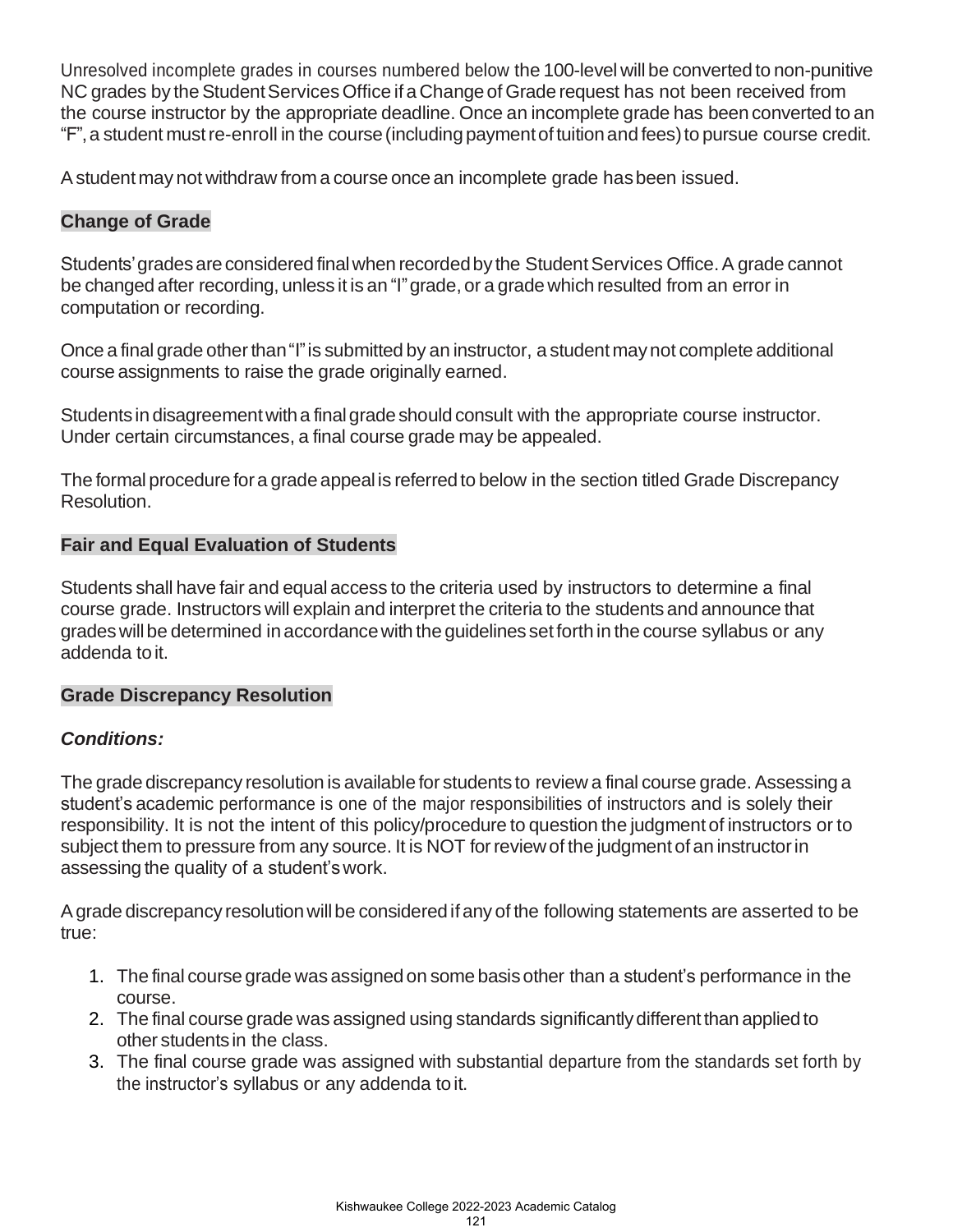# *Informal Procedure:*

A student who believes a final course grade was assigned based upon any of the above criteria must initiate the grade discrepancy resolution within 30 calendar days from the date the final grade was officially due. The following steps must be completed prior to initiating a formal grade discrepancy resolution.

- 1. Consult with the instructor to fully understand the grounds and procedures used to determine the final course grade.The goal of this conference is to reach mutual understanding about the criteria, assessment, and the final coursegradeassigned, and,if necessary, to correct any errors. If the instructor is not available, the immediate supervisor of the instructor (typically a Dean) should be contacted.
- 2. If there is no resolution after consultation with the instructor, the student should confer with the instructor's immediate supervisor. At this time, the supervisor will review the situation and any information available, as well as inform the student of the procedures involved in the formal grade appeal process. The supervisor may suggest a meeting with the student, instructor and supervisor in an effort to reach an understanding and resolution.

# *Formal Procedure:*

Ifa satisfactory resolution to the gradediscrepancyhas not beenobtained through the consultations listed above, the student may initiate a formal grade appeal by following the procedure listed below.

The student must submit a written grade appeal petition to the Office of the Vice President of Instruction, requesting that a Grade Appeal Committee convene to review the final coursegrade which the student considers to be inaccurate or unfair. The written grade appeal petition must be submitted no later than 45 calendar days after the beginning of the fall or spring semesterfollowingthe term in which the final grade in dispute was recorded.

The petition must outline the issues as specifically and completelyas possibleand include a statement ofa desired solution to the matter. TheOffice of Instruction will provide a copy of the petition to the instructor, the instructor's immediate supervisor, and the Chair of the Academic Standards Committee.

Upon receipt of the student's petition, the Chair of the Academic Standards Committee shall convene the Grade Appeal Committee to rule on the grade appeal.The Grade Appeal Committee will be composed of three faculty members serving on the Academic Standards Committee, one College administrator, and a representative of the Student Association. Neither the petitioning student nor the instructor involved in an appeal may serve as a member of the Grade Appeal Committee reviewing that specific appeal.

Once a Grade Appeal petition is filed, the instructor (or instructor's immediate supervisor, if the instructor is not available) will provide a written response to the petition to the Chair of the Academic Standards Committee within 10 working days of notification.

In addition to the student's petition and the instructor's response, the Grade Appeal Committee may request from the instructor items such as the course syllabus and any addenda, specific grades earned on various tests and/or assignments, and any attendance records.Additionally, the Grade Appeal

Committee may meet with the instructor and student, individually or together, if the committee deems it necessary. Within 45 days after the petition is submitted, the Grade Appeal Committee will resolve the